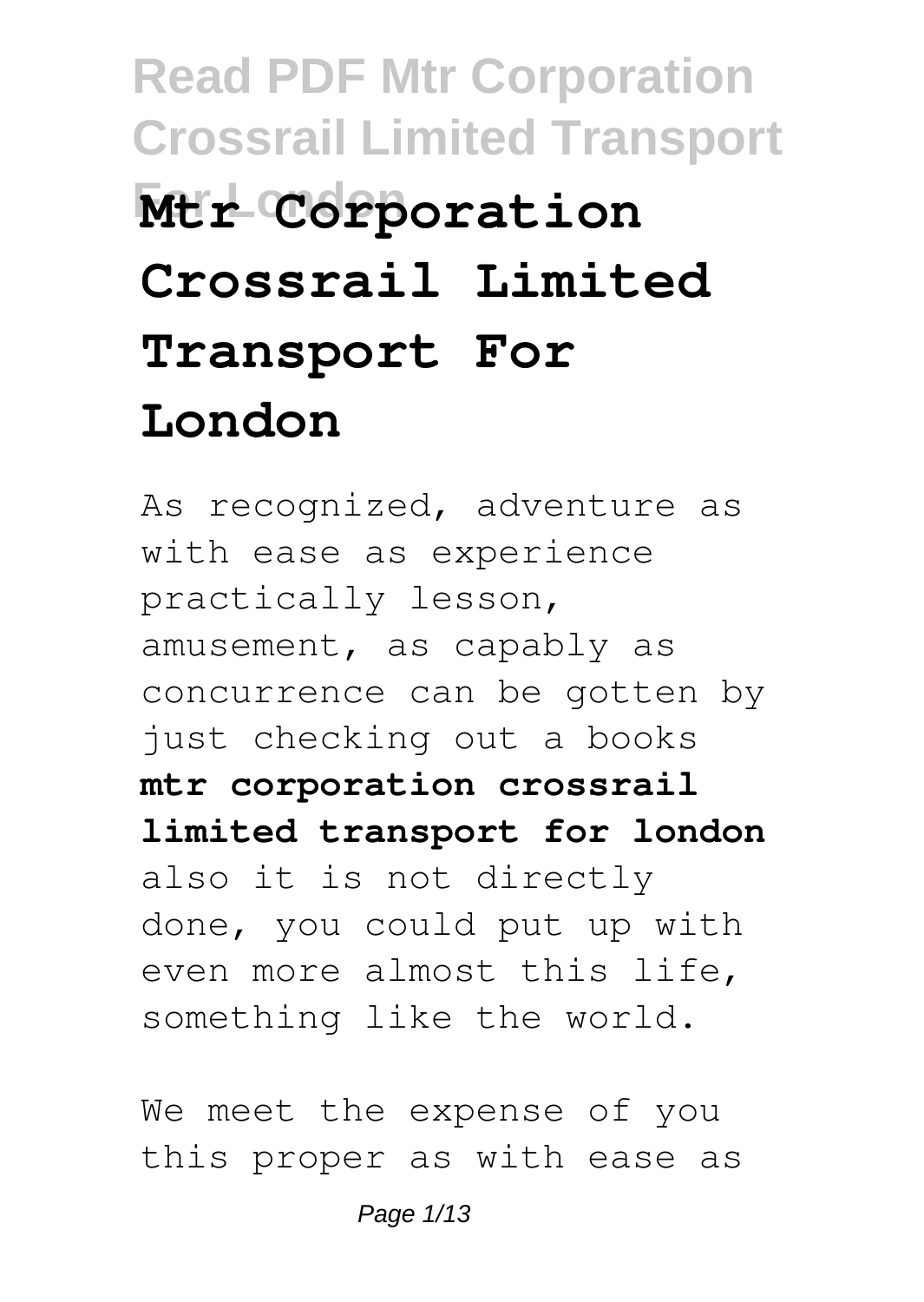**For Simple quirk** to get those all. We allow mtr corporation crossrail limited transport for london and numerous book collections from fictions to scientific research in any way. in the course of them is this mtr corporation crossrail limited transport for london that can be your partner.

MTR Crossrail - Employee Self-Service - Book onto a course *Progress Update (September 2020)*

LIGHT RAIL UPDATE! PARANAQUE-CAVITE LIGHT RAIL TRANSIT 1 EXTENSION PROJECT UPDATE!! NOVEMBER 2020!*How Hong Kong Built the World's Best* Page 2/13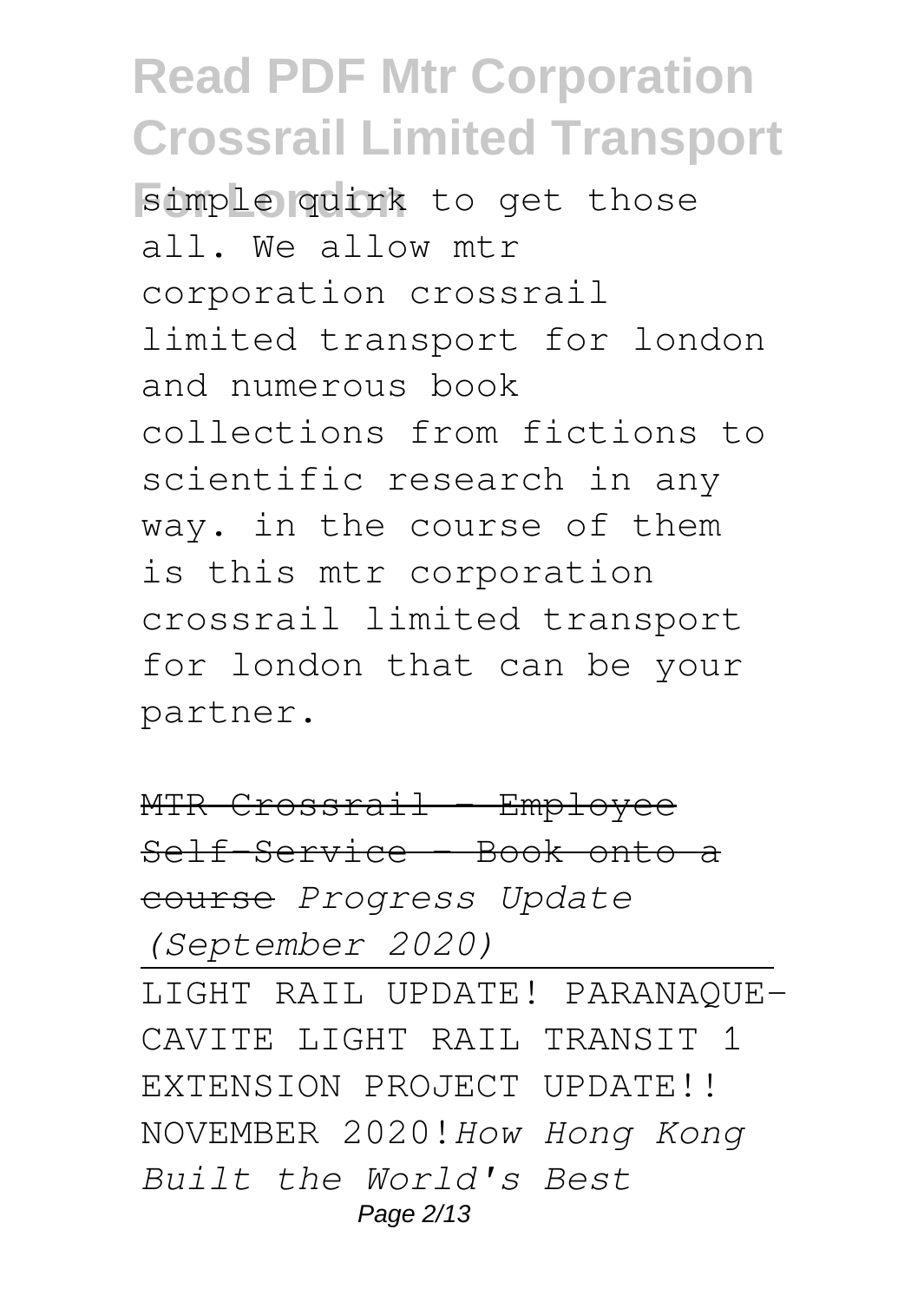**For London** *Transit* Hannah's story: Meet Hannah who is helping us to coach and develop our trainee drivers

TfL Rail Mini Tribute MTR Crossrail (TFL Rail) 360 Kay's story Meet Kay who wanted a change from her career in the City and joined the railway as a

**London Crossrail (Elizabeth Line) | Demystified**

CROSS RAIL || ELIZABETH LINE - LONDON'S NEWEST RAILWAY || LONDONHK helped export CCP's authoritarian corporate management worldwide **Elizabeth Line train depot – BBC London News** *Can Location Value Capture Pay for Transit? MTR Crossrail Class 345* Page 3/13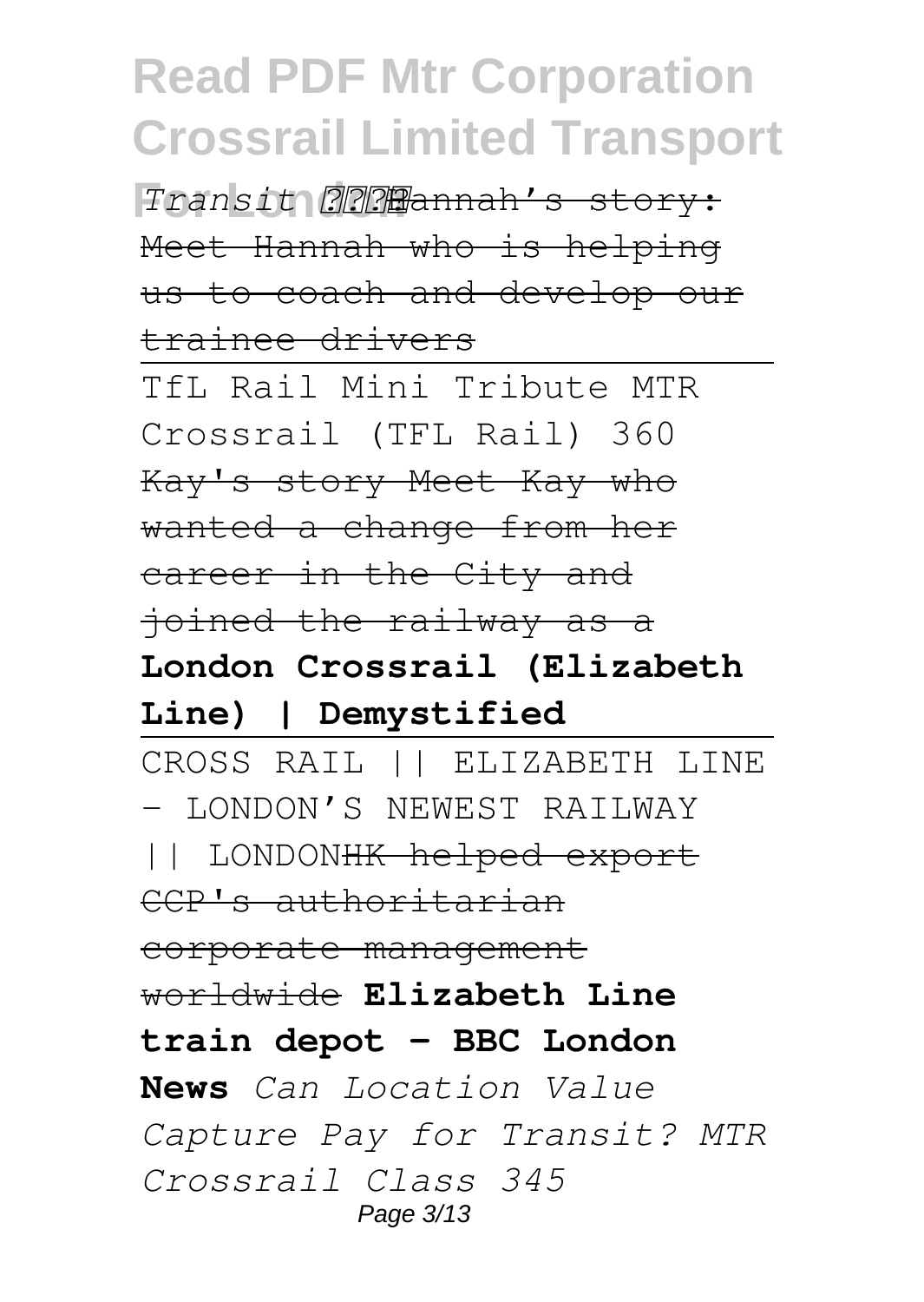**For London** *departing London Liverpool Street* **Crossrail: Delivering the Elizabeth line** *Engineer Speaker Series | Engineering Principles of Designing in Precast Concrete* Interview with Jay Walder, CEO of MTR Corporation What other cities can learn from Hong Kong's transport system **Ambitious Crossrail project leans on steel to boost UK transport networks**

Mtr Corporation Crossrail Limited Transport Transforming travel in London. Company Profile. Careers

Home - MTR Elizabeth line By TfL Press Office Page 4/13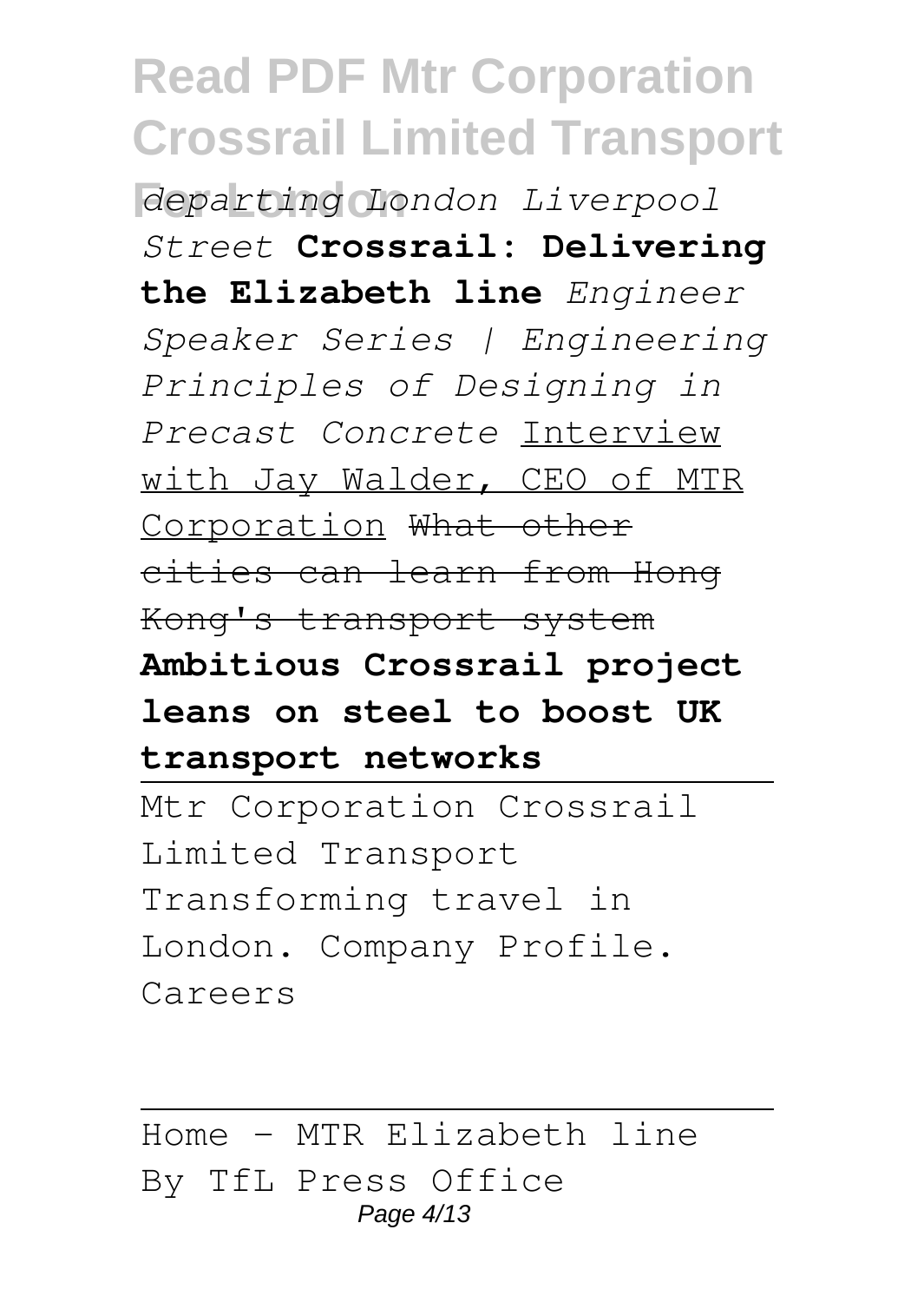**For London** Transport for London (TfL) has today announced its intention to award the contract to operate Crossrail services to MTR Corporation (Crossrail) Limited (MTR). The £1.4 billion contract will be for eight years with an option to extend to ten years.

TfL announces MTR to run Crossrail services - Crossrail On the 31 August 2018, Crossrail Ltd announced in August 2018 that more time was needed to complete the section through central London. Once the construction project is Page 5/13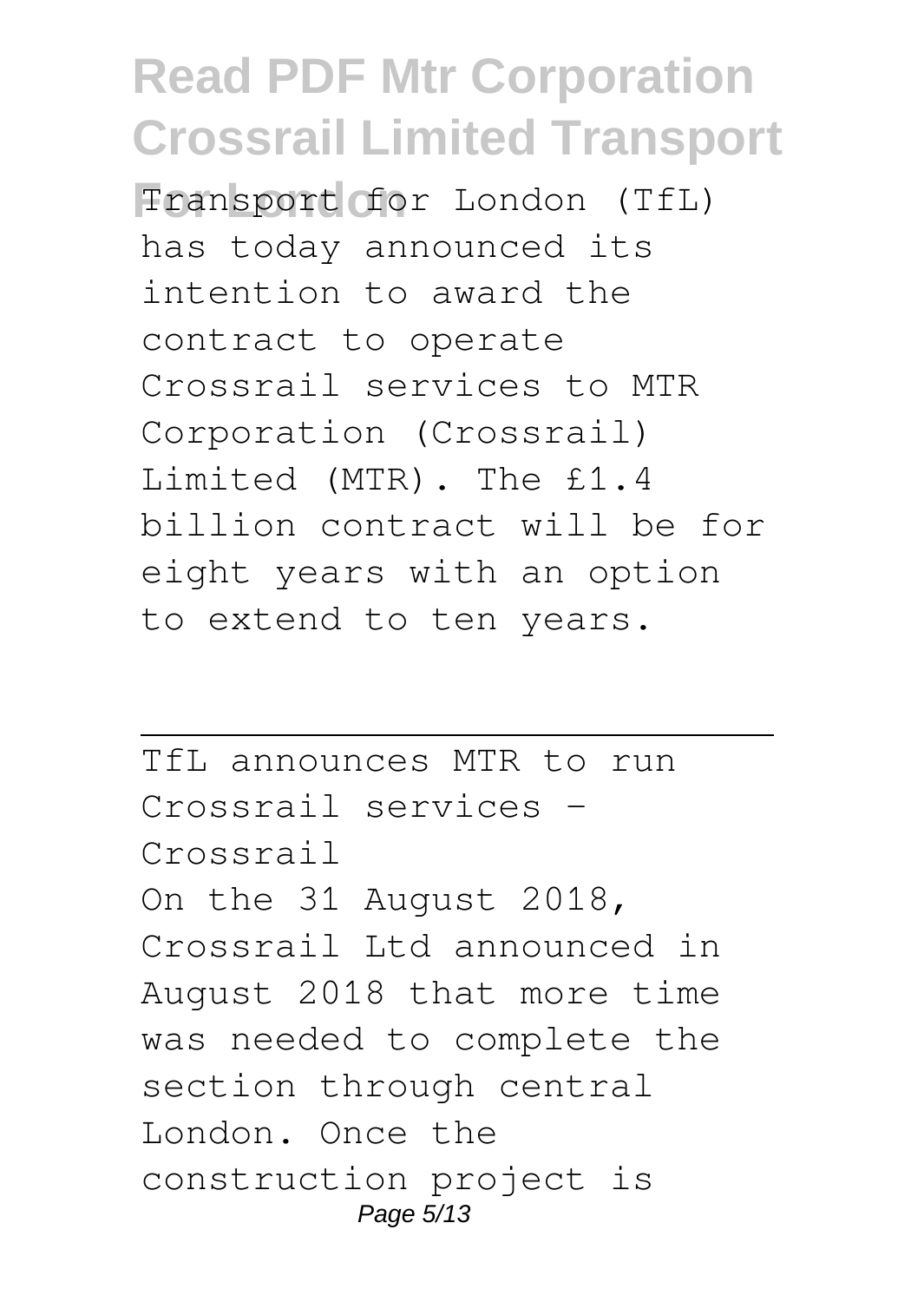**Formulete, this will mark the** introduction of full Elizabeth line services through London. Excellence in customer service through 41 Elizabeth line stations

Company Profile - MTR Elizabeth line MTR Crossrail (part of MTR Corporation Limited), is the new train operating company responsible for delivering train services on the Elizabeth line on behalf of Transport for London (TfL).

MTR Corporation (Crossrail) Limited | LinkedIn People for MTR CORPORATION Page 6/13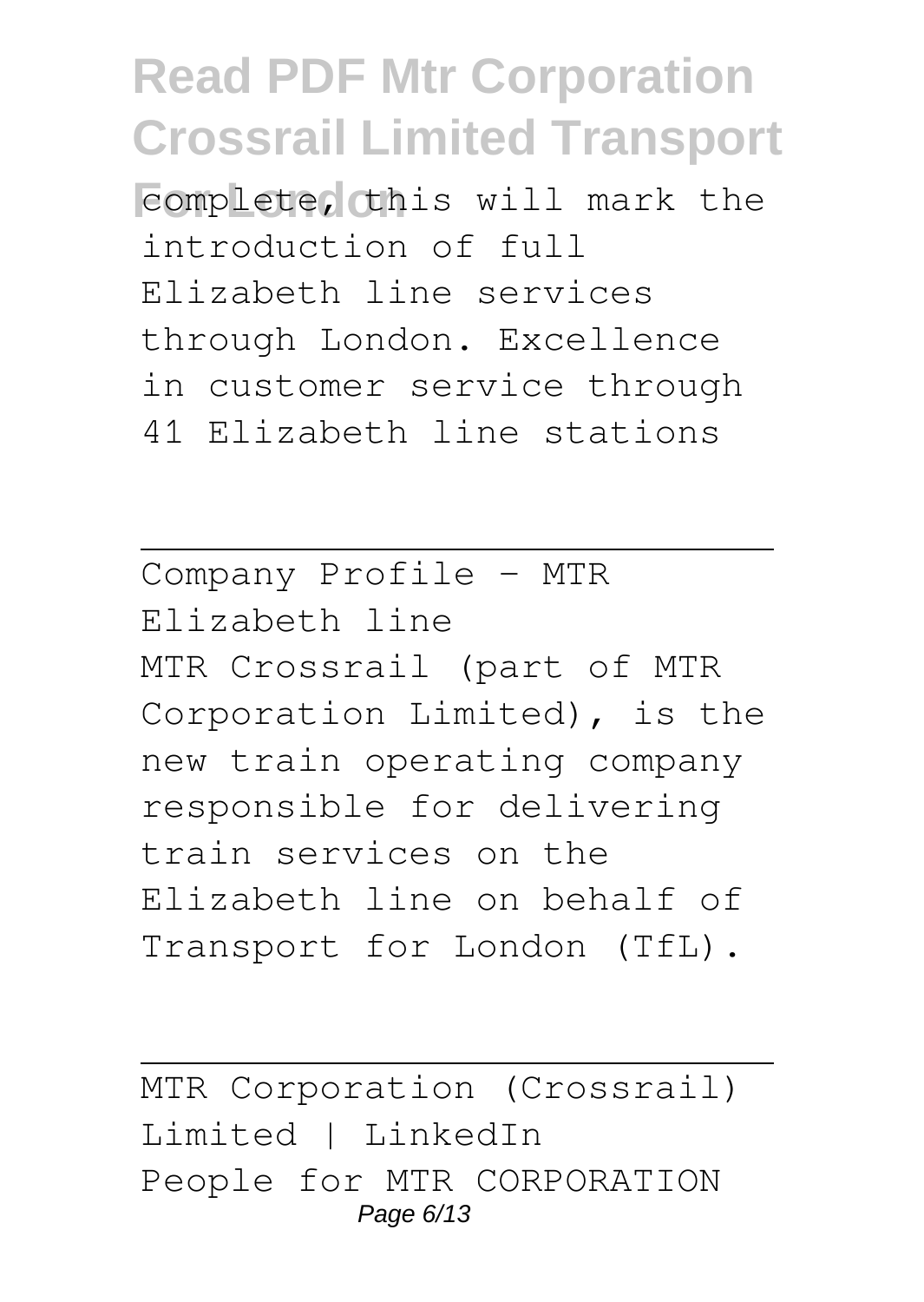**For London** (CROSSRAIL) LIMITED (08754715) Charges for MTR CORPORATION (CROSSRAIL) LIMITED (08754715) More for MTR CORPORATION (CROSSRAIL) LIMITED (08754715) Registered office address Providence House Providence Place, Islington, London, N1 0NT . Company status Active Company type Private limited Company Incorporated on 30 October 2013. Accounts. Next accounts made up to 31 ...

MTR CORPORATION (CROSSRAIL) LIMITED - Overview (free ... MTR Corporation (Crossrail) Ltd was created as a new train operating company and took control of the "metro" Page 7/13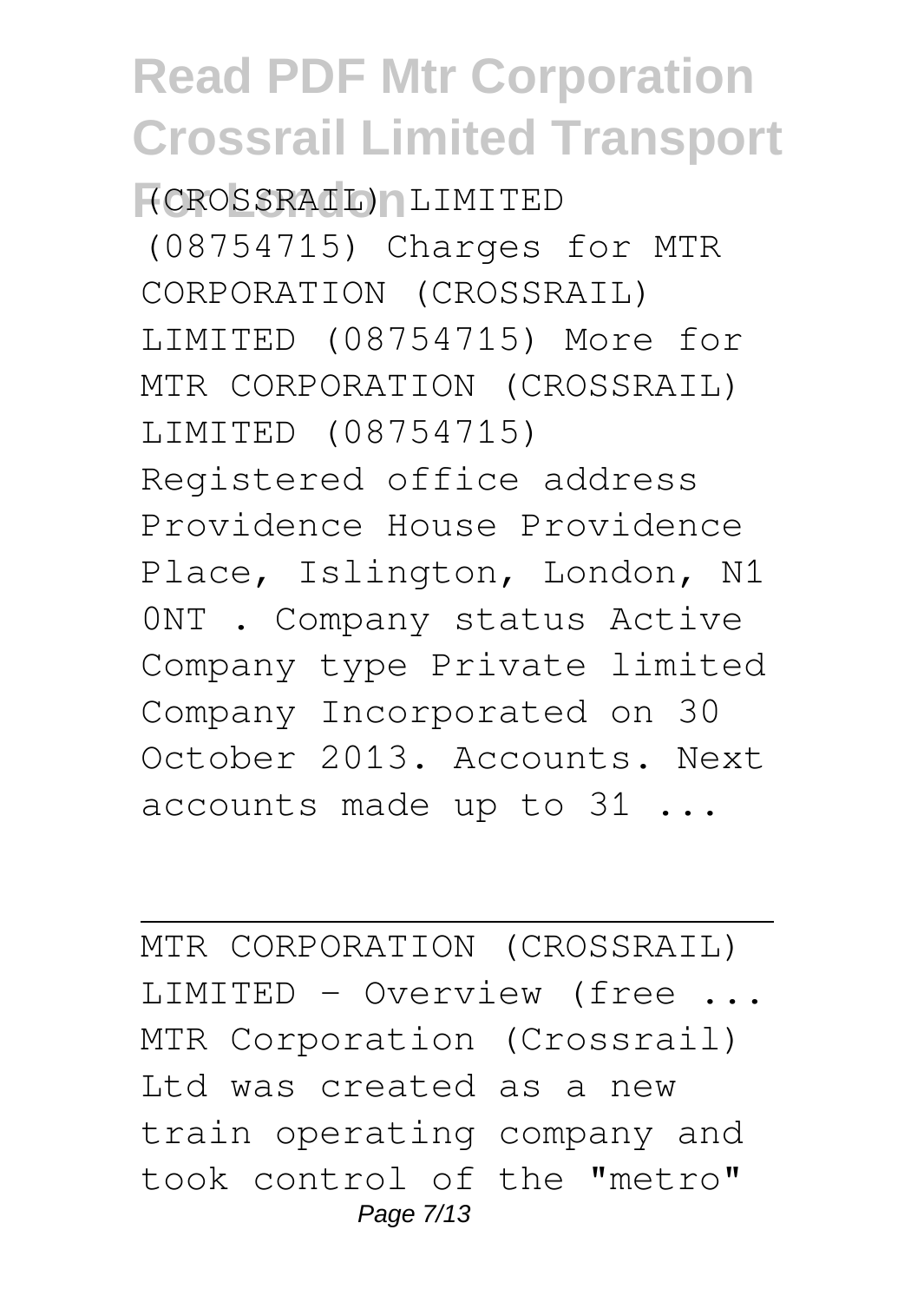**For London** service between Liverpool Street and Shenfield from the previous operator, Abellio Greater Anglia, on 31 May 2015.

TfL Rail - Wikipedia MTR Corporation Limited is a majority state-owned Hong Kong company listed on the Hong Kong Exchange and the OTC Markets Pink Sheets, and a component of Hang Seng Index. The MTR Corporation runs Hong Kong's eponymous Mass Transit Railway (MTR), and is also a major property developer and landlord in Hong Kong.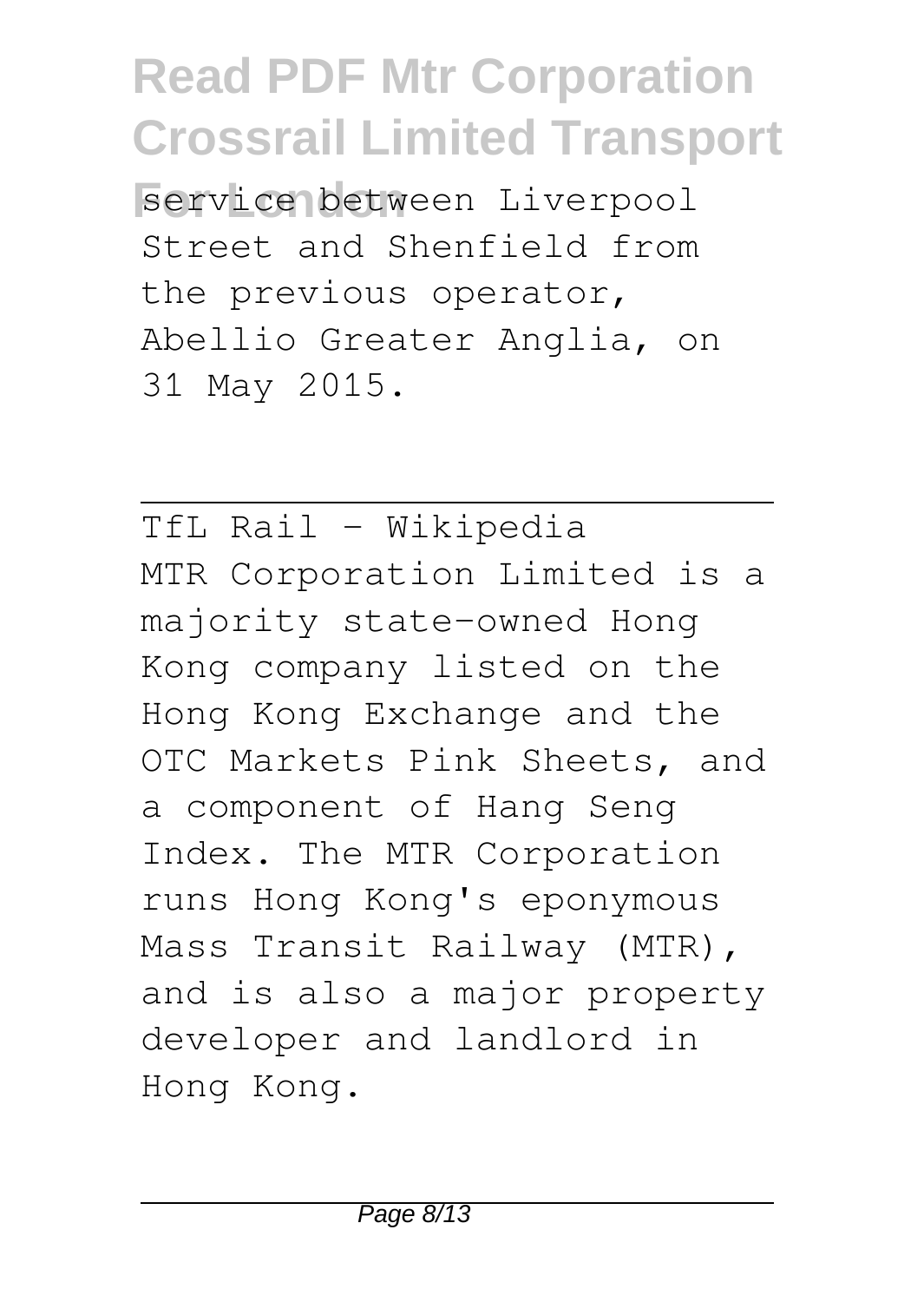**MTR Corporation - Wikipedia** With more than 40,000 dedicated staff, MTR carries over 12.7 million passenger journeys worldwide every weekday in Hong Kong, the United Kingdom, Sweden, Australia, Macao and the Mainland of China. MTR strives to grow and connect communities for a better future. MTR Europe's head office is based in London – contact details

MTR Europe Crossrail also provides a facility to identify postcodes located on the safeguarded route. All Crossrail related property Page 9/13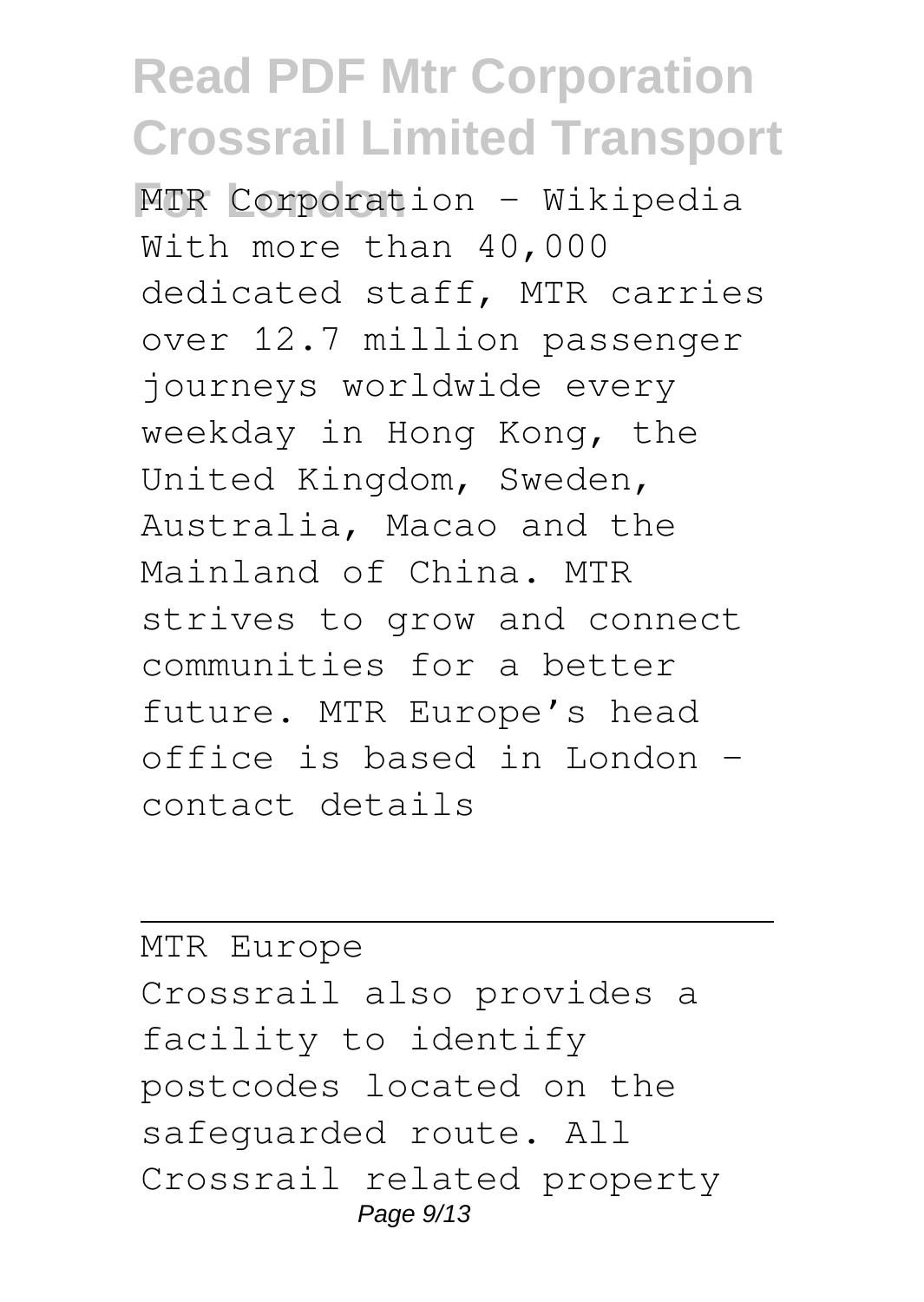**For London** (conveyancing) searches are carried out by Transport for London (TfL). For further information or to request a property search please contact the Transport for London Railway searches team.

Contact - Crossrail

Business Overview,Railway,Pr operties,Projects,Consultanc y,Tenders,Investor's Information,careers,Corporat e news, publications, sustaina bility,MTR Malls,Freight Services ...

MTR > Home LON33917762/1 (119070-0035) Page 10/13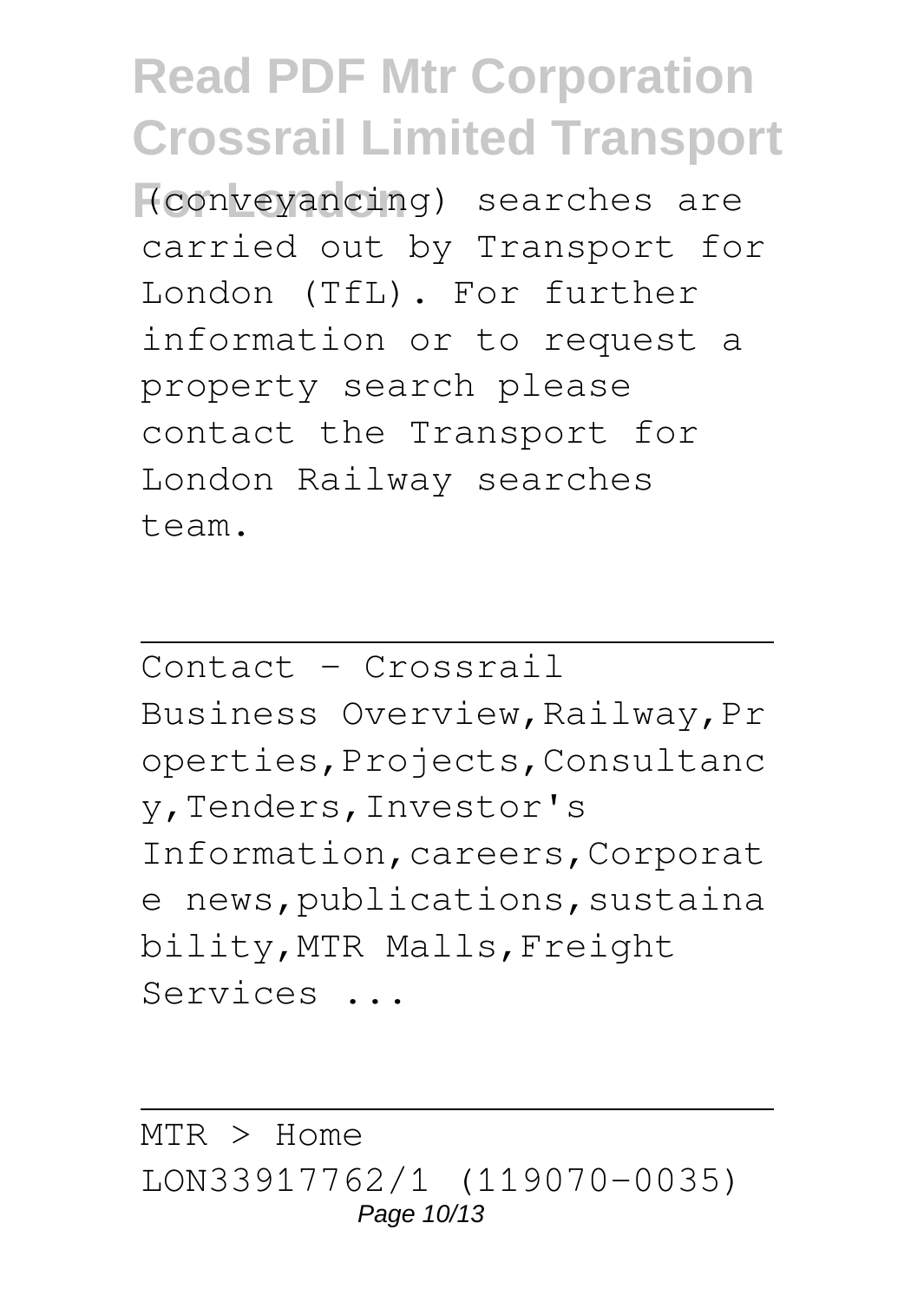Page **D**Crossrail Train Operating Concession THIS AGREEMENT is dated 2014 BETWEEN (1) RAIL FOR ... 42-50 Victoria Street, London, SW1H 0TL (RfL) and registered number is 05965930; and (2) MTR CORPORATION (CROSSRAIL) LIMITED, whose registered office is at Providence House, Providence Place, Islington, London, N1 0NT and registered number is 08754715 (the Operator ...

MTR CORPORATION (CROSSRAIL) LIMITED MTR Elizabeth line (a subsidiary of MTR Corporation), is the new Page 11/13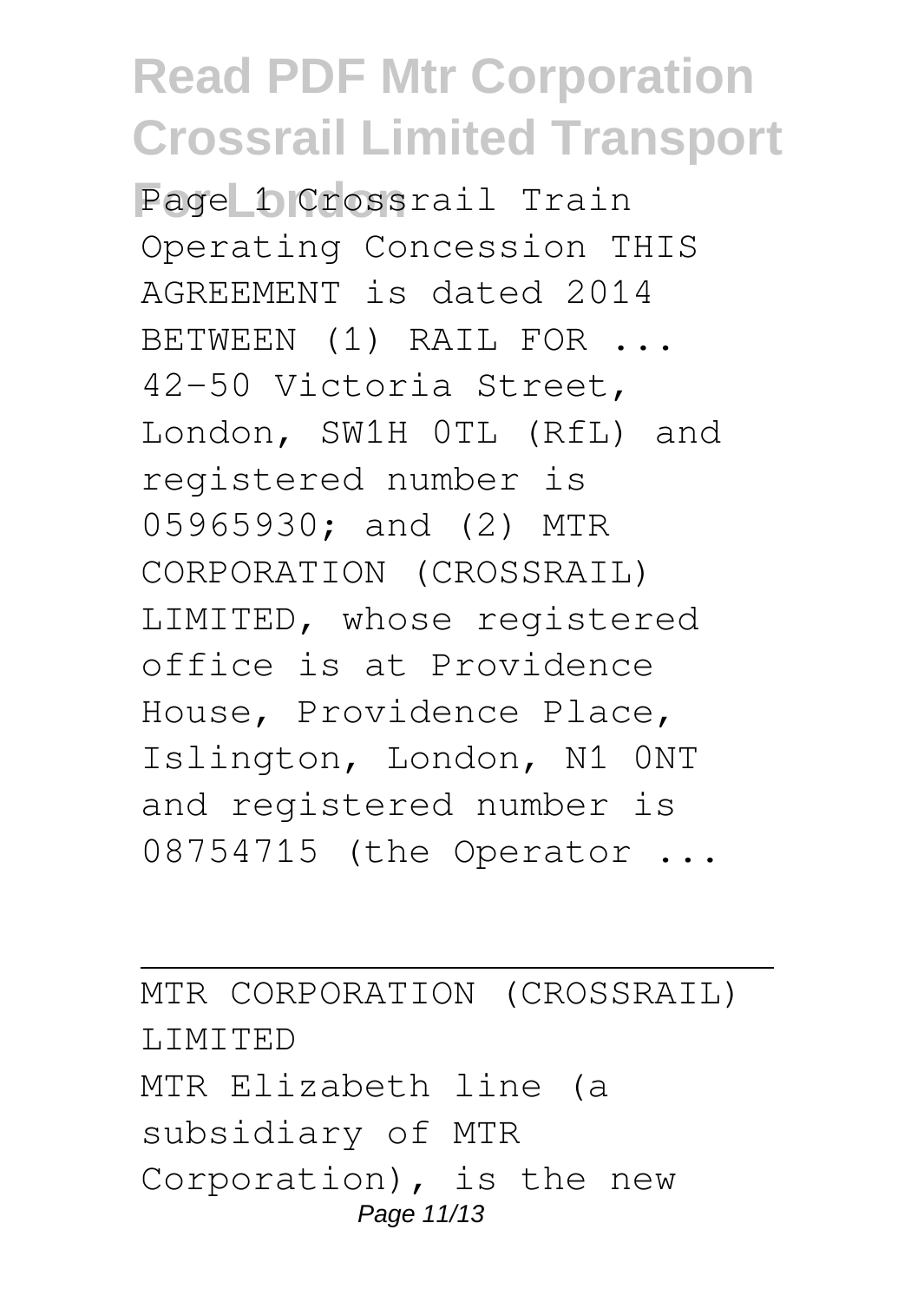**Erain operating company** responsible for delivering train services on the Elizabeth line on behalf of Transport for London (TfL).

MTR Elizabeth line | LinkedIn MTR Corporation (Crossrail) / Crossrail merger inquiry The CMA considered the award of the Crossrail concession to MTR Corporation (Crossrail) Limited. Published 15 January 2015 Last updated 28...

MTR Corporation (Crossrail) / Crossrail merger inquiry ...